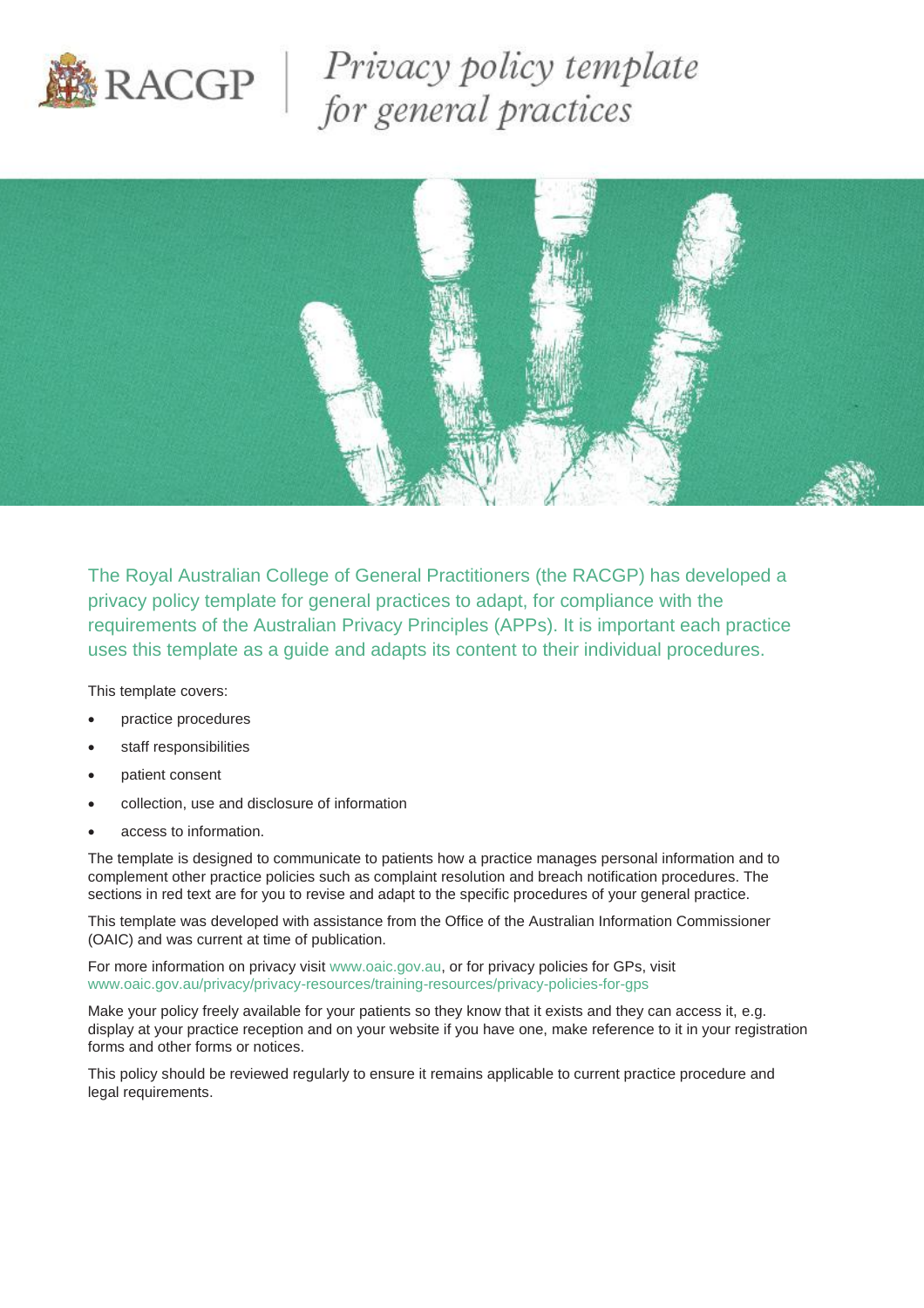# Bluestone Family Medical Centre Privacy Policy

Current as of: March 2017

#### **Introduction**

This privacy policy is to provide information to you, our patient, on how your personal information (which includes your health information) is collected and used within our practice, and the circumstances in which we may share it with third parties.

#### Why and when your consent is necessary

When you register as a patient of our practice, you provide consent for our GPs and practice staff to access and use your personal information so they can provide you with the best possible healthcare. Only staff who need to see your personal information will have access to it. If we need to use your information for anything else, we will seek additional consent from you to do this.

Why do we collect, use, hold and share your personal information?

Our practice will need to collect your personal information to provide healthcare services to you. Our main purpose for collecting, using, holding and sharing your personal information is to manage your health. We also use it for directly related business activities, such as financial claims and payments, practice audits and accreditation, and business processes (e.g. staff training).

# What personal information do we collect?

The information we will collect about you includes:

- names, date of birth, addresses, contact details
- medical information including medical history, medications, allergies, adverse events, immunisations, social history, family history and risk factors
- Medicare number (where available) for identification and claiming purposes
- healthcare identifiers
- health fund details.

# Dealing with us anonymously

You have the right to deal with us anonymously or under a pseudonym unless it is impracticable for us to do so or unless we are required or authorized by law to only deal with identified individuals.

# How do we collect your personal information?

Our practice will collect your personal information:

- 1. When you make your first appointment our practice staff will collect your personal and demographic information via your registration.
- 2. During the course of providing medical services, we may collect further personal information.
- 3. We may also collect your personal information when you visit our website, send us an email or SMS, telephone us, make an online appointment or communicate with us using social media.
- 4. In some circumstances personal information may also be collected from other sources. Often this is because it is not practical or reasonable to collect it from you directly. This may include information from:
	- your guardian or responsible person
	- other involved healthcare providers, such as specialists, allied health professionals, hospitals, community health services and pathology and diagnostic imaging services
	- your health fund, Medicare, or the Department of Veterans Affairs (as necessary).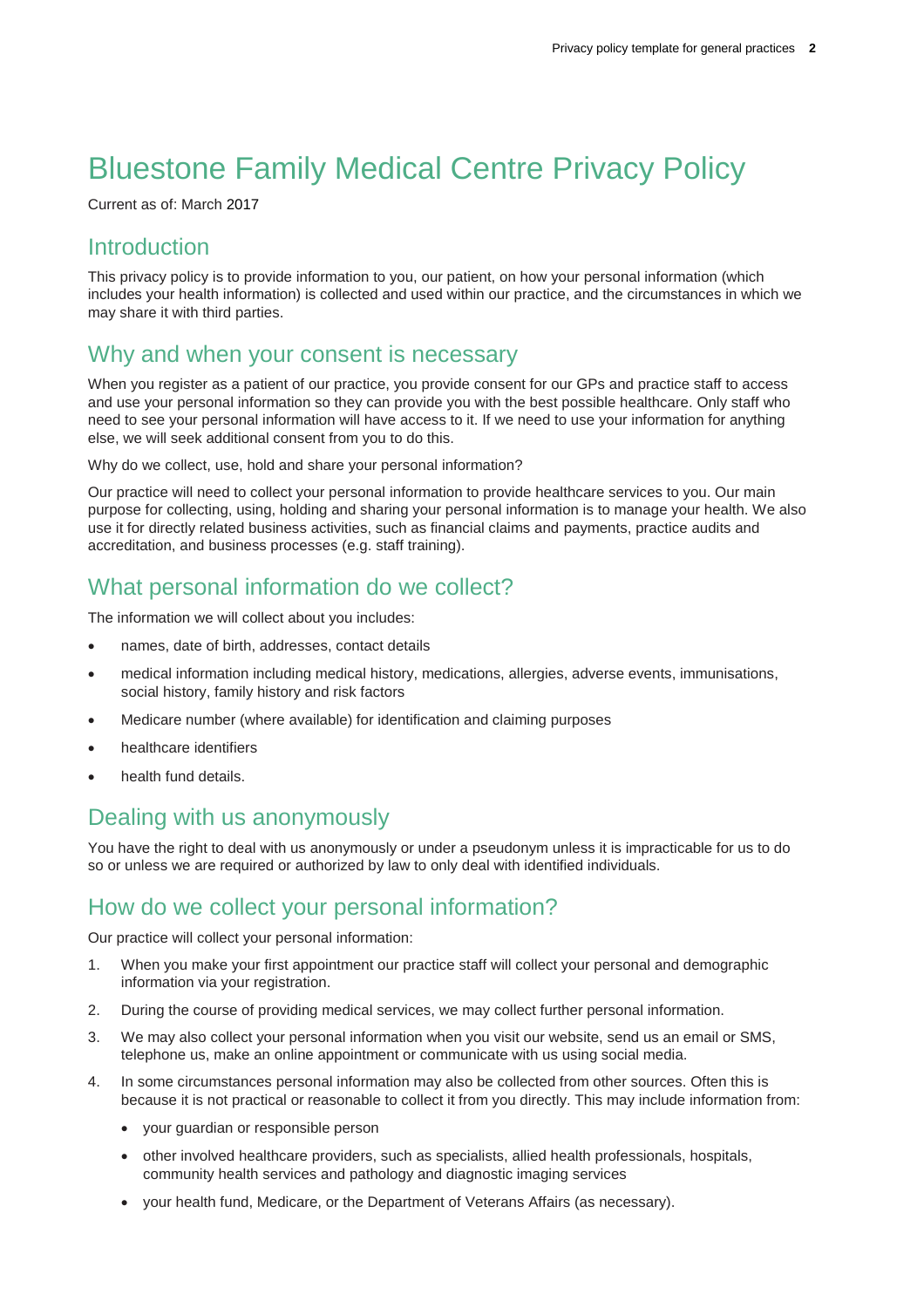#### Who do we share your personal information with?

We sometimes share your personal information:

- with third parties who work with our practice for business purposes, such as accreditation agencies or information technology providers – these third parties are required to comply with APPs and this policy
- with other healthcare providers
- when it is required or authorised by law (e.g. court subpoenas)
- when it is necessary to lessen or prevent a serious threat to a patient's life, health or safety or public health or safety, or it is impractical to obtain the patient's consent
- to assist in locating a missing person
- to establish, exercise or defend an equitable claim
- for the purpose of confidential dispute resolution process
- when there is a statutory requirement to share certain personal information (e.g. some diseases require mandatory notification)
- during the course of providing medical services, through Electronic Transfer of Prescriptions (eTP), MyHealth Record/PCEHR system (e.g. via Shared Health Summary, Event Summary).

Only people that need to access your information will be able to do so. Other than in the course of providing medical services or as otherwise described in this policy, our practice will not share personal information with any third party without your consent.

We will not share your personal information with anyone outside Australia (unless under exceptional circumstances that are permitted by law) without your consent.

Our practice will not use your personal information for marketing any of our goods or services directly to you without your express consent. If you do consent, you may opt-out of direct marketing at any time by notifying our practice in writing.

#### How do we store and protect your personal information?

Your personal information may be stored at our practice in various forms include paper records , electronic records , visual or audio recordings.

Our practice stores all personal information securely include use of hard copy electronic format e.g. back ups , confidentiality agreements for staff.

How can you access and correct your personal information at our practice?

You have the right to request access to, and correction of, your personal information.

Our practice acknowledges patients may request access to their medical records. We require you to put this request in writing and our practice will respond within a reasonable time usually within 30 working days , you may be charged fees for retrieval of documents , admin work and photocopying of records.

Our practice will takes reasonable steps to correct your personal information where the information is not accurate or up-to-date. From time-to-time, we will ask you to verify your personal information held by our practice is correct and up-to-date. You may also request that we correct or update your information, and you should make such requests in writing to the clinic.

# How can you lodge a privacy related complaint, and how will the complaint be handled at our practice?

We take complaints and concerns regarding privacy seriously. You should express any privacy concerns you may have in writing. We will then attempt to resolve it in accordance with our resolution procedure with turnaround within 30 working days. Our contact details are bluestonefmc@yahoo.com.au , address 92 Stevedore Street , Williamstown , Vic 3016 , phone 03 93972800 and fax 03 93973344.